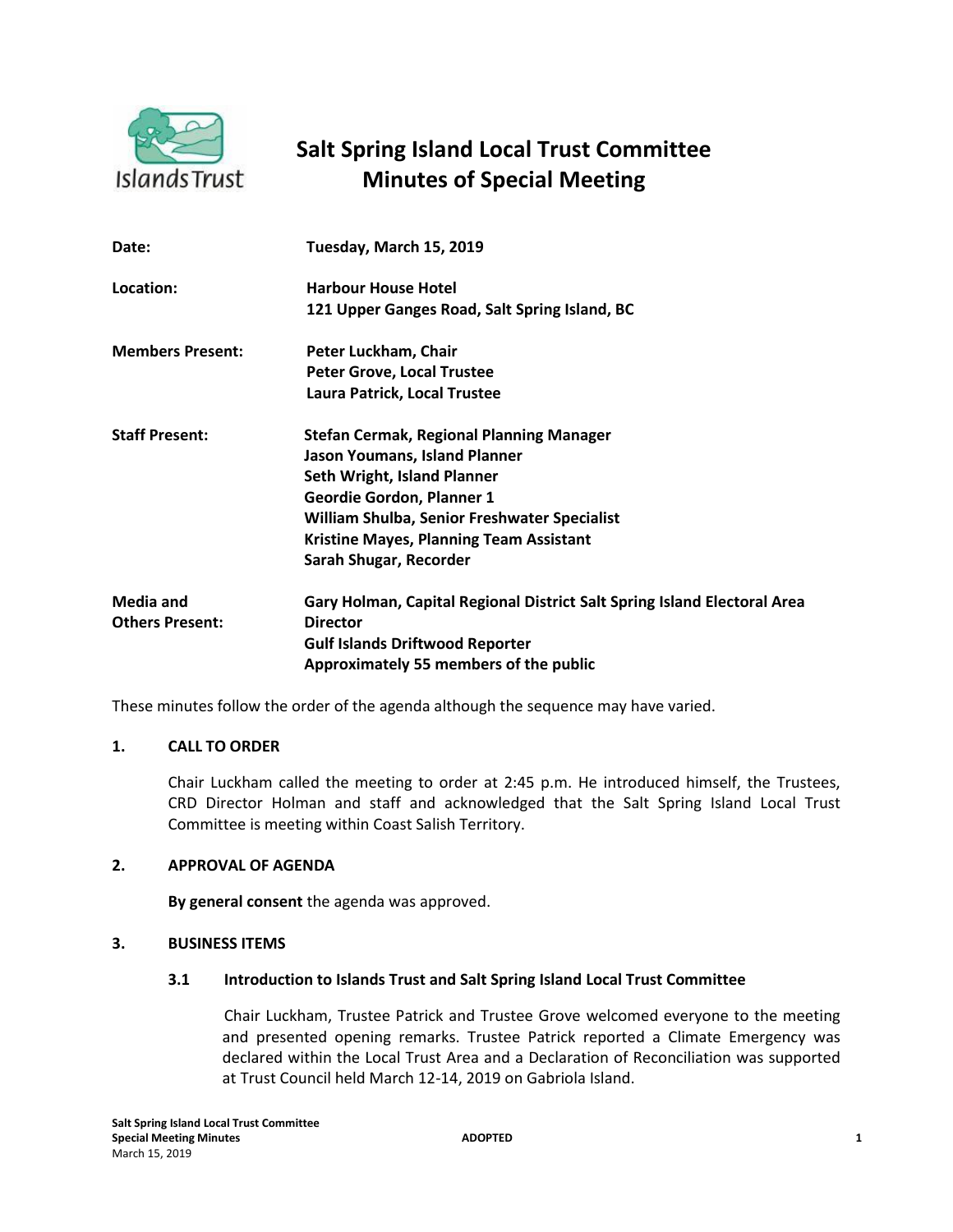RPM Cermak showed a video entitled "Islands Trust: Preserve and Protect" and provided a presentation regarding the authority and role of the Salt Spring Island Local Trust Committee.

Members of the public, CRD Director Holman, and staff read from the vision section of Salt Spring Island Official Community Plan.

# **3.2 Town Hall**

Chair Luckham opened the town hall at 3:15 p.m.

A member of the public spoke to the global student School Strike for climate events being held today to protest political inaction on climate change and expressed support for affordable housing and transportation.

A member of the public spoke to the Small Cells and a Wireless World – The Right to Choose report that has been previously presented to the Local Trust Committee and expressed support for a local antenna siting policy, telecommunications infrastructure, and a community owned fibre network.

A member of the public expressed support for the recommendations in the Affordable Housing in the Islands Trust Area staff report and noted they should be added to the priorities list including alternative water strategies for affordable housing.

A member of the public expressed support for updating the Salt Spring Island Area Farm Plan and requested that the Local Trust Committee add this to the priority items list.

A member of the public expressed support for climate change to be a top priority.

A member of the public expressed support for tree cutting and forestry protection to be a priority.

A member of the public expressed support for affordable housing, ecovillages, Development Permit Areas to protect tree cutting in sensitive ecosystems, Island Health's regulations regarding composting toilets and grey water systems, and the declaration of a climate emergency by the Islands Trust.

A member of the public expressed concern regarding clear cut logging practices, spoke to the global students School Strike for Climate events and requested the Local Trust Committee to adopt tree cutting regulations similar to the Galiano Island Tree Cutting and Removal Development Permit Area.

A member of the public requested the Local Trust Committee to adopt the Islands Trust Housing Strategic Plan and include targets for affordable housing.

A member of the public expressed support for protection of forest ecosystems and requested the Local Trust Committee to enact a Development Permit Area for tree cutting regulations and forestry practices.

A member of the public expressed support for farm worker housing.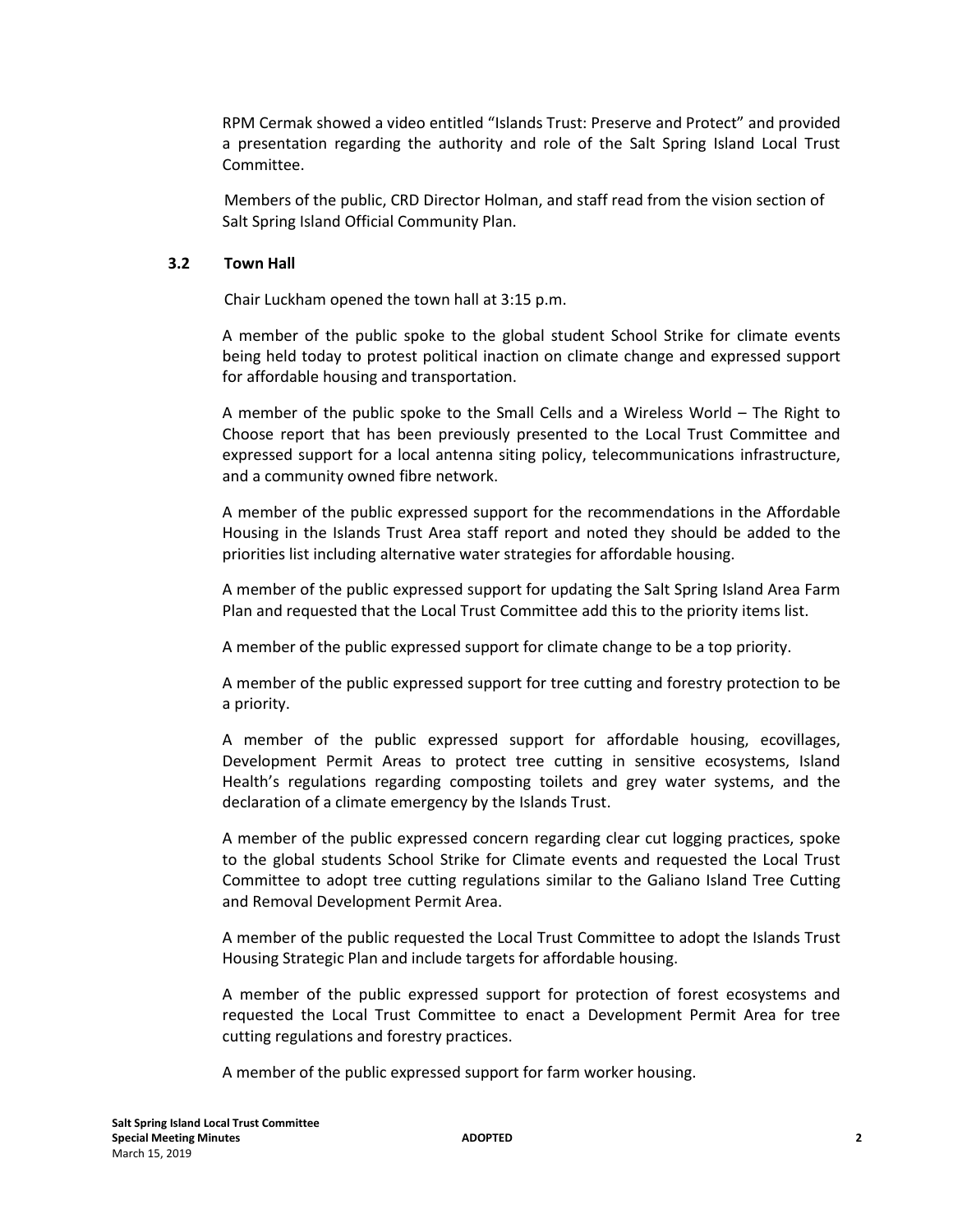A member of the public acknowledged Trustees for supporting the declaration of a climate emergency within the Local Trust Area at Trust Council and requested that all action of the Local Trust Committee is done through the climate change lens and that funds be allocated to climate change planning.

A member of the public expressed support for forest ecosystem protection and climate change adaptation planning.

A member of the public expressed support for forest protection and the impacts to the groundwater supply, and for recognition of aboriginal interests and governance in the Official Community Plan.

A member of the public expressed support for simplifying development applications and ensuring that administrative communications are user friendly.

A member of the public expressed support for affordable housing and noted the importance of housing island workers.

A member of the public expressed support for water catchment system legislation and incentives.

A member of the public expressed support for affordable and quality housing, tree cutting regulations and climate change planning.

A member of the public expressed concern regarding Bylaw Enforcement Officers, and expressed support to have affordable housing a higher priority than the Industrial Lands project.

A member of the public expressed support for a proactive approach to affordable housing including a review of bylaws.

A member of the public requested the Local Trust Committee to take immediate action to restrict tree cutting in watershed zones.

A member of the public expressed support for updating the Official Community Plan to include current concerns and enforce implementation.

A member of the public expressed support for ecovillages as a positive contribution to affordable housing and expressed concerns regarding the impact of Short Term Vacation Rentals (STVRs) on affordable housing.

A member of the public expressed support for the Wagon Wheel Housing Society affordable housing ecovillage project.

A member of the public acknowledged the Local Trust Committee and staff for work done on the Ganges Village Plan – Harbourwalk project.

#### **3.3 Break**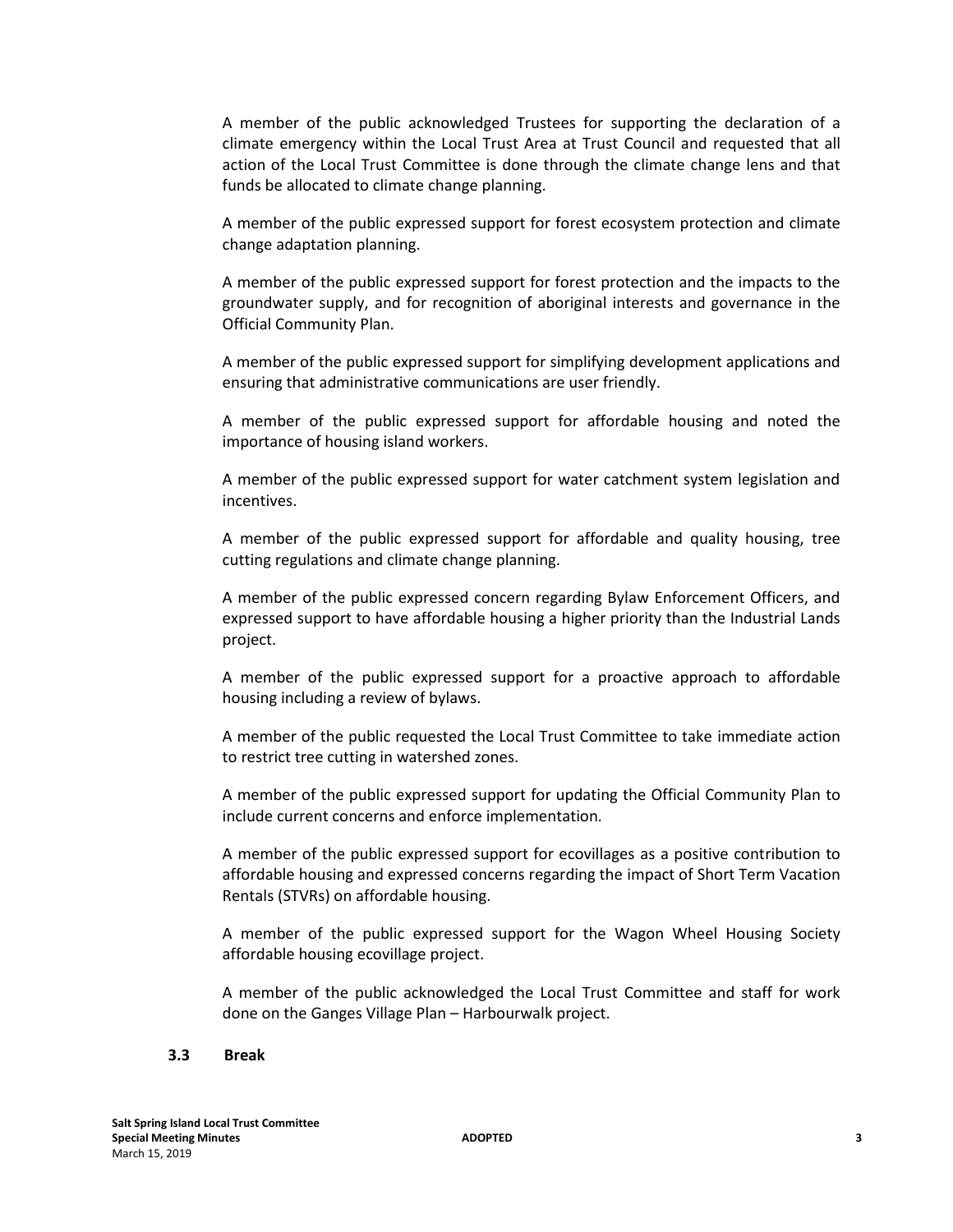# **3.4 Distilling Policy Priorities**

There was a break out session at 4:15 p.m. for a "dotmocracy" exercise and for facilitated group discussions. There were facilitated discussions at six tables with the following themes: Affordable Housing; Forest Ecosystem Protection; Climate Change; Farming; Wired Fibre Optics and Other.

At 5:30 p.m., Chair Luckham asked the facilitators at each table to summarize key points.

Regional Planning Manager Cermak summarized key points discussed at the "Affordable Housing" table:

- Permit extra density in combination with ecosystem protection;
- Limit the footprint of development within a number of square feet (home plate) that could include tiny homes etc. within the footprint;
- Identify opportunities to house workers using development permit applications;
- Advocate to include Salt Spring Island in the Province of British Columbia's Speculation and Vacancy Tax;
- Delegate authority to expedite affordable housing projects.

Freshwater Specialist Shulba summarized key points discussed at the "Forest Ecosystem Protection" table:

- Incentivize ecosystem protection using tools such as density transfers;
- Consider effectiveness of Development Permit Areas in respect to forest management and use the Galiano Island Tree Cutting and Removal Development Permit Area as a model for Salt Spring Island;
- Understand how climate change and adaptation affect long range planning within the Islands Trust Area;
- Harmonize Islands Trust policy with provincial conservation sustainability goals;
- Implement a no subdivision policy after clear cutting logging and require the submission of an approved farm plan prior to farmland clear cutting.

Planner Youmans summarized key points discussed at the "Other" table:

- Decrease processing times for development applications;
- Simplify planning documents to help the public with process;
- Shorten report lengths and ensure staff levels are adequate;
- Ensure that the public is aware of application processes;
- Determine whether rainwater collection is appropriate on all areas of Salt Spring Island and map potential impacts on groundwater.

Planner Wright summarized key points discussed at the "Climate Change" table:

- Applying climate change lens to all applications;
- Evaluate resiliency of proposed developments in climate catastrophe future;
- Protect existing forests and agricultural land on private and public lands;
- **•** Engage opportunities to enhance food security;
- Establish a climate change DPA to protect sensitive ecosystems;
- Provide incentives to encourage reduction of carbon footprint.